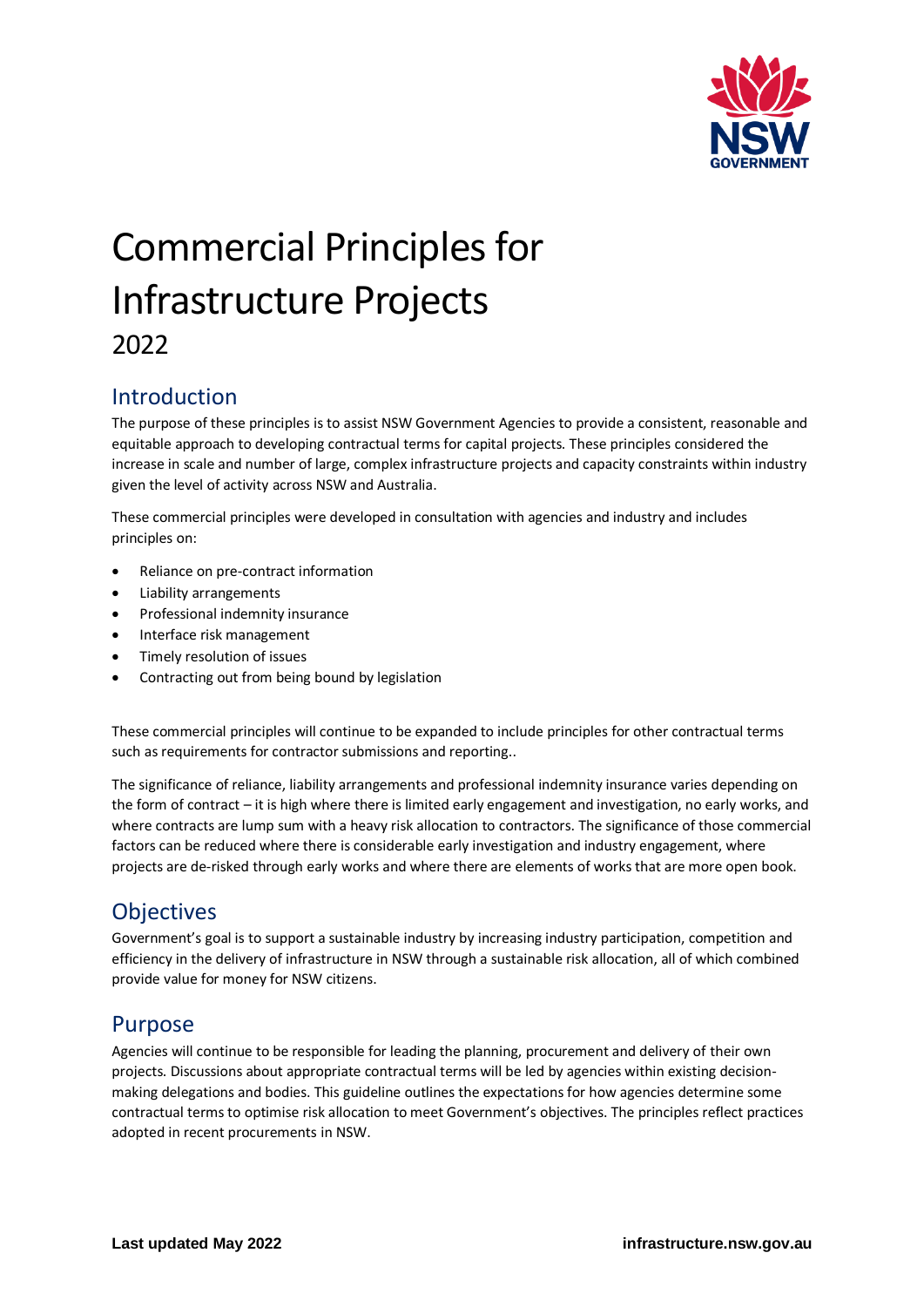

### Expected Behaviours

- Work together in the interests of a successful project.
- Keep front of mind the NSW Government's objectives.
- Consideration and engagement on project specific issues early and regularly
- Parties should be innovative and open-minded in their approach to proposed solutions and act with the intent of these Guidelines.
- Contractors are encouraged to advise relevant Secretaries, CEOs or Infrastructure NSW in the event that these principles are not consistently applied by agencies.

### Application

NSW Government Agencies should consider applying these guidelines to all NSW Government projects and PPPs, to be procured, with project specific amendments, where necessary.

# Commercial Principles

# **Reliance on pre-contract information**

- Agencies are encouraged to undertake due diligence early to reduce risk and identify appropriate mitigation through early works or contracting approaches when it comes to unknown or known inground conditions (contamination and utilities). This aligns with the Premier's Memorandum [M2021-10](https://arp.nsw.gov.au/m2021-10-procurement-for-large-complex-infrastructure-projects/)  *[Procurement for Large, Complex Infrastructure Projects](https://arp.nsw.gov.au/m2021-10-procurement-for-large-complex-infrastructure-projects/)*
- Agencies are encouraged to provide contractors with a level of reliance on baseline information and agree a contractual framework to manage change. Providing no reliance shifts the focus for contractors on pricing potential risk scenarios rather than optimising proposals and focussing on mitigations when predictions change, invariably leading to increased bid costs.
- Agencies should always provide context as to the level of due diligence undertaken (e.g. it may not represent all information available, rather what the agency has collected, a sample of an area, a level of sensitivity testing, etc.)
- Agencies are encouraged to explore options to involve contractors in due diligence early and pre-award.
- Contractors cannot solely rely on accuracy or completeness of site information documents provided by the NSW Government Agency. Contractors are to conduct their own assessment of risk, and should be prompt in advising any errors or flaws they identify in information provided by clients.

#### **During the planning phase:**

- Agencies to conduct site investigations/due diligence on project site/s.
- Agencies will provide different forms of reliance to Contractors on specific categories of information.
- The key types of reliance that could be provided to Contractors, depends on the category of information and by way of example of ground conditions, are set out in the table below.
- The risk for each of the types of reliance can be negotiated to best reflect the specific circumstances of the project.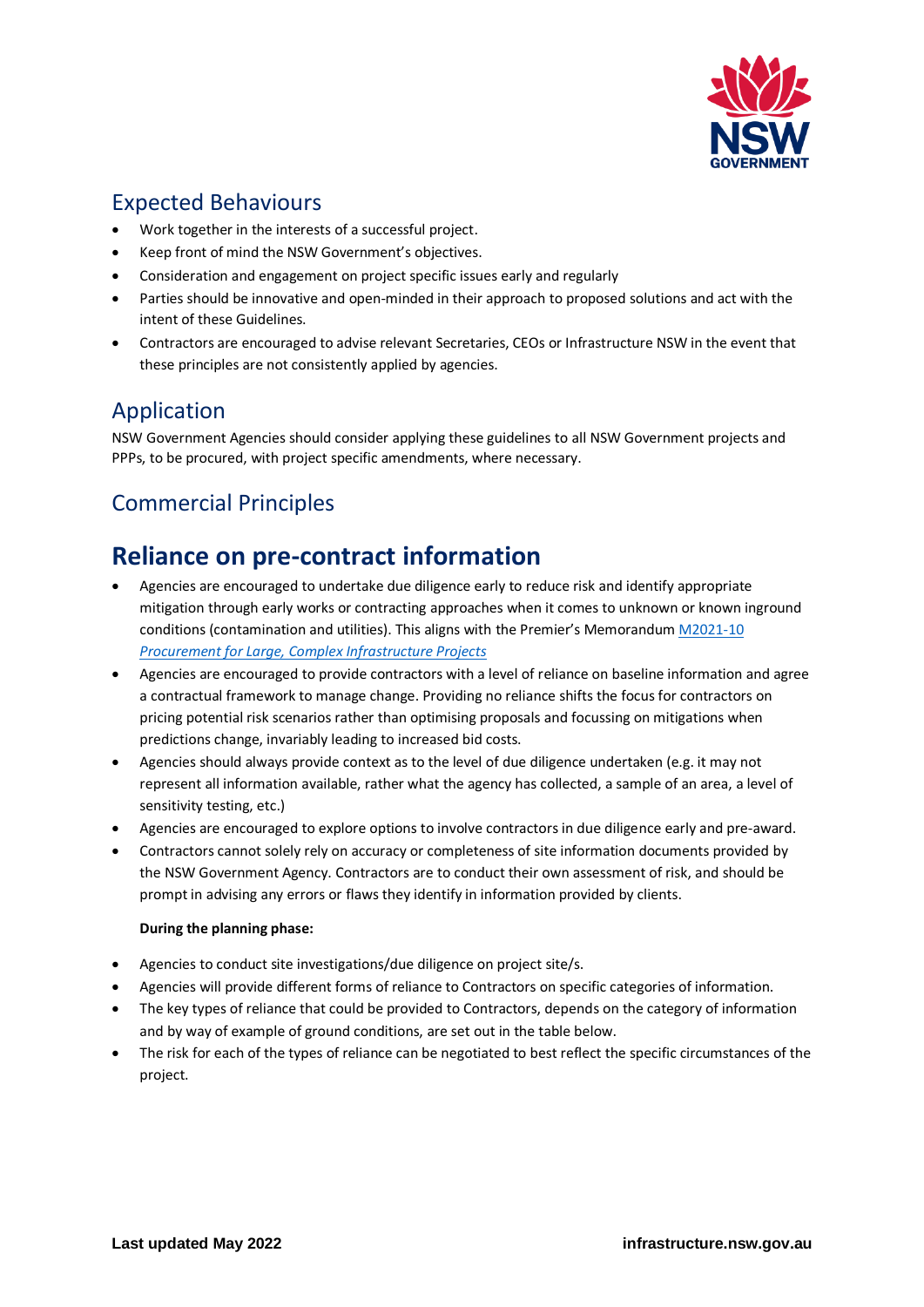

| <b>Form of Reliance</b>                                                   | <b>Risk</b>                                           | <b>Benefit</b>                         | <b>Mechanism</b>                                                                                                                                                                                                                                                                                                                                                                                                                                           | <b>Relief</b>                                                                                                                                                                                                                                                                                      |
|---------------------------------------------------------------------------|-------------------------------------------------------|----------------------------------------|------------------------------------------------------------------------------------------------------------------------------------------------------------------------------------------------------------------------------------------------------------------------------------------------------------------------------------------------------------------------------------------------------------------------------------------------------------|----------------------------------------------------------------------------------------------------------------------------------------------------------------------------------------------------------------------------------------------------------------------------------------------------|
| <b>Baseline reliance</b><br><b>Reliance Letter</b><br><b>Exception to</b> | State<br>State's<br>Consultant<br>State               | Contractor<br>Contractor<br>Contractor | Contractor prices and<br>programs the works required<br>based on the baseline<br>information provided (Tender<br>Baseline).<br>Contractor may rely on<br>consultant's report to the<br>extent set out in the Reliance<br>Letter (usually data only, and<br>not interpretation of that<br>data, or completeness of it).<br>No reliance as between State<br>and Contractor - report<br>provided as an Information<br>Document<br>Compliance with elements of | If the Tender Baseline is<br>inaccurate, the<br>contractor may claim<br>entitlements under the<br>contract - time and/or<br>costs<br>Contractor may bring a<br>claim against the State's<br>Consultant for<br>inaccuracies in the<br>reports.<br>No entitlements from<br>State.<br>Shield only, no |
| <b>Fitness for</b><br><b>Purpose (FFP)</b><br>warranty                    |                                                       |                                        | the technical specification<br>that the Contractor is to rely<br>upon, will shield the<br>Contractor from breach of its<br>obligations that the Works<br>and Design Documentation<br>are FFP and free from<br>Defects.                                                                                                                                                                                                                                     | entitlements from State.                                                                                                                                                                                                                                                                           |
| Design reliance                                                           | State<br>(passed to<br>designer<br>where<br>possible) | Contractor                             | State provides a design or key<br>design input as a Contract<br>Document. Contractor prices<br>and programs the<br>development of the design, if<br>required, and construction of<br>the works based on that<br>design or input.                                                                                                                                                                                                                           | A material defect, error<br>or omission or change in<br>the State's design or<br>input may entitle the<br>Contractor to time and<br>costs where it cannot be<br>remedied in further<br>design development.                                                                                         |

#### **During the tender phase:**

- To mitigate the risk of delays and costs due to inaccurate information:
	- o Agency's due diligence provides a baseline for pricing purposes
	- o Agency should be clear on whether due diligence documents provided to tenderers are for 'information only' or can be 'relied upon'.
- Agency to ask for a tender based on Agency's due diligence and agree a regime to share risk if the actual conditions are different. For example; contractor to use preliminaries to cover unexpected costs, but rates don't include overheads or profits.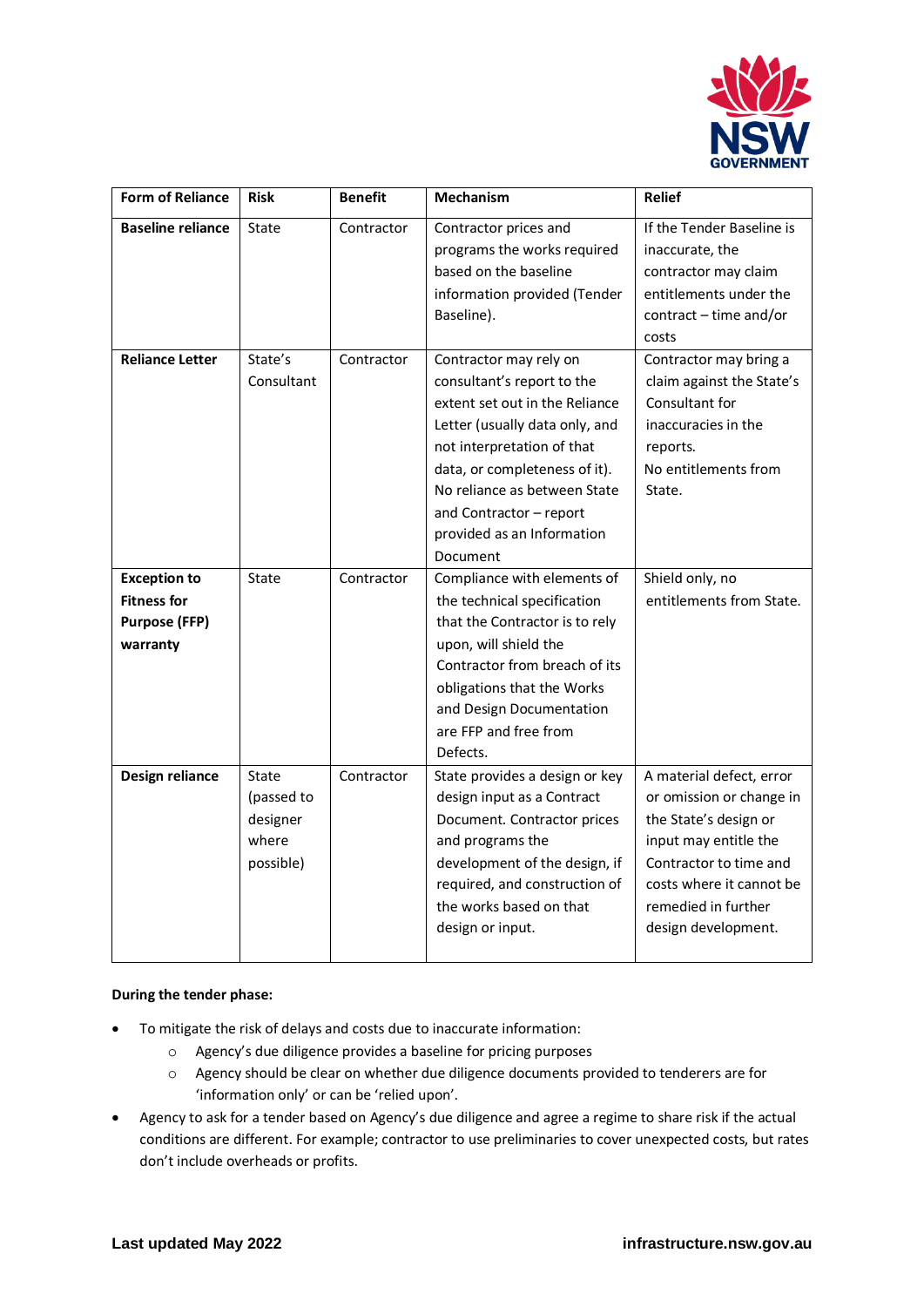

- Contractors may propose alternative approaches to reduce risk in their tender responses and there is a regime to deal with changes.
- If the Agency completes the design (e.g. Construct Only contracts), the Agency should offer to novate any consultancy agreements to the construction contractor. This means that design warranties will be assigned (and the risk is effectively transferred) to construction contractor.

# **Liability arrangements**

Agencies are encouraged to consider alternative approaches to joint and several liability and contractual limitations on liability, taking into consideration project specifics. Agencies should use every opportunity to size contract packages to attract Tier 2/3 contractors or joint ventures between Tier 1 and Tier 2/3 contractors to increase participation and competition in accordance with the Premier's Memorandum M2021-10 *[Procurement for Large, Complex Infrastructure Projects](https://arp.nsw.gov.au/m2021-10-procurement-for-large-complex-infrastructure-projects/)*. Additional relief may be required for Tier 2/3 contractors to support Government's objectives. These provisions should be considered alongside those on professional indemnity insurance.

#### **Joint and Several liability**

- Agencies will consider alternative ways to limit liability without absolving either party of liability for their own share of works.
- Subject to the points below, agencies can require joint and several liability where contractors enter partnerships (e.g. joint ventures) as a starting point.
- Agencies should invite potential tenderers to propose alternative liability arrangements, where it presents a value for money outcome to the State by increasing competition and participation (e.g. these arrangements could include Delivery Partner Models through subcontracts, liability percentage split (based on scope), joint and several liability unless dominant JV partner becomes insolvent, in which case smaller partner's liability percentage is less).
- Where Agencies stipulate that Tier 1 contractor tenderers must partner with a contractor of a lower tier, then the Agency should consider ways to limit the liability of the smaller partners (especially in the case of insolvency).
- The Agency should consider the following principles when considering alternatives to joint and several liability:
	- o value for money outcome to the State, which takes considers Government's objectives
	- o must not require the State to attribute fault between the joint venture entities
	- $\circ$  must provide the State with appropriate security in relation to the risks associated with the delivery of the works
	- o account for current and future financial strength of the entities in relation to their liability for the works in respect of the joint and several arrangement.

#### **Proportionate Liability**

• Agencies are permitted to apportion liability amongst parties according to their proportionate responsibility and are required to submit a report to Public Works Authority that justifies why they are contracting out of proportionate liability under Part 4 of the Civil Liability Act NSW.

#### **Limitations on liability**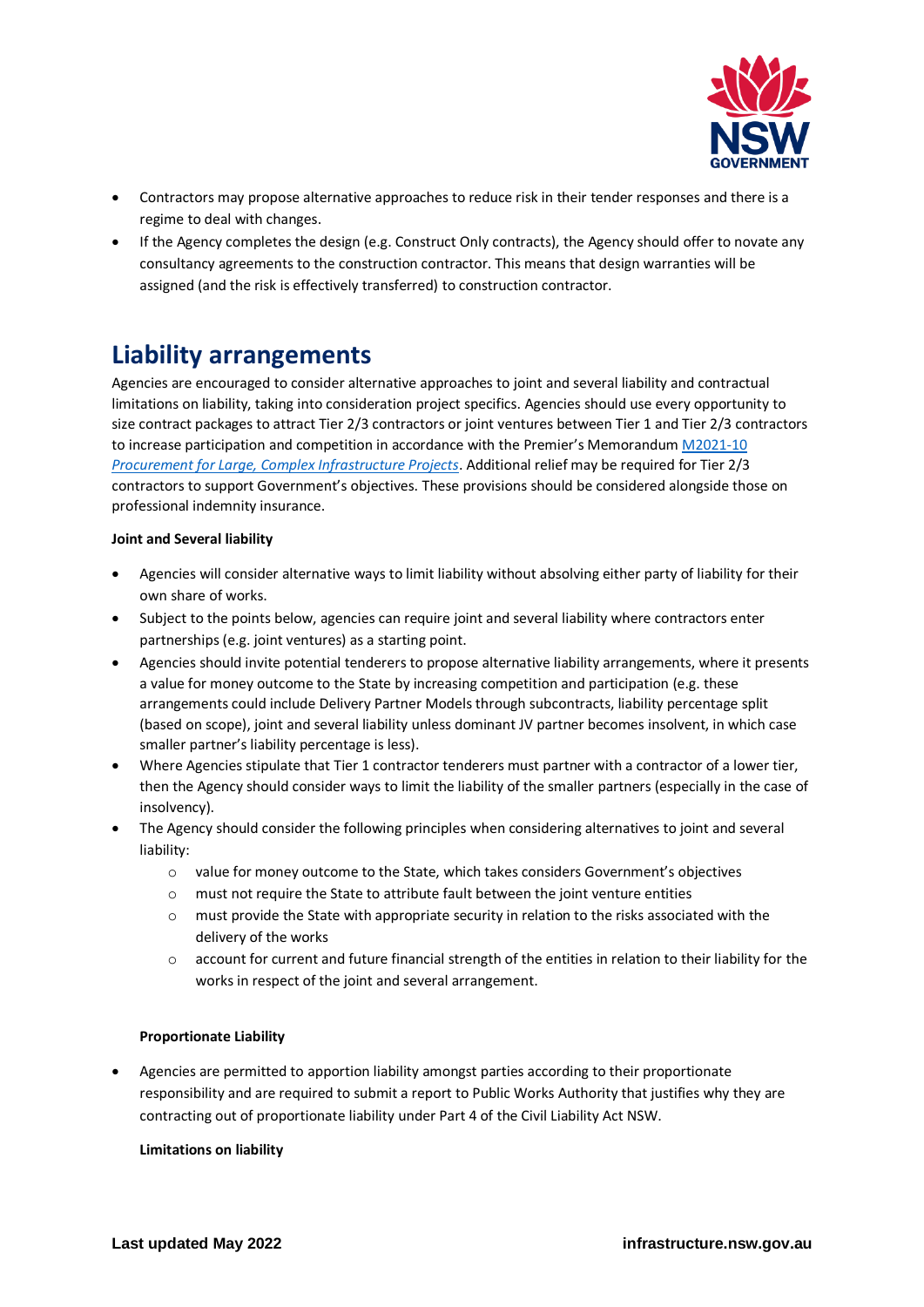

- Contractors should provide adequate security to prevent and/or mitigate the Agency suffering financial loss if the contractor breaches the contract/or fails to fulfil its obligations. Security can take the form of contractual terms on liability, cash retention, bonding, insurances, a parent company guarantee to guarantee all of the obligations of the contractor under the contract, etc.
- Agencies should determine limitations on liability on a project/market basis (as opposed to a standard, 'proportion of contract value' approach) to appropriately reflect the level of financial risk retained by the Agency.
- Agencies must consider the extent to which project insurance may cover the risks in determining any capped amount.
- Agencies should ensure limitations on liability do not preclude available insurance cover, to the agency's (principals') detriment.
- Agencies should apply a broad cap to contractor's liability (i.e. cap applies to total liability not liability to indemnify).
- Liability may be uncapped for certain risks, irrespective of contract value. This may warrant the Agency excluding certain risks from the limitation on liability. For example, liability is uncapped for:
	- 1. Liability that cannot be limited at law
	- 2. Personal injury, death or illness
	- 3. Wilful or reckless misconduct, fraud or criminal conduct
	- 4. Insurance proceeds that are or would have been recoverable
	- 5. Abandonment of obligations
	- 6. Intellectual Property indemnity & warranty
- Agencies may decide, depending on scope of work, to sculpt specific liabilities across the project timeline to align with the risk exposure to the principal at the relevant time, where the level of risk changes significantly over time.
- Agencies should increase the liability cap where a variation significantly increases the value of the contract sum.

### **Professional Indemnity Insurance**

These guidelines on professional indemnity (PI) insurance must be considered alongside those on joint and several liability and liability caps.

Professional Indemnity insurance costs have risen significantly over the last few years and the market for PI insurance in Australia is highly constrained, which is impacting final project pricing. Most professional indemnity claims relate to design issues.

Agencies should work with Treasury to check the application of Treasury Circular TC16/11 'Mandatory Principal Arranged Insurance (PAI) for all major capital works projects'.

#### **In general**

- Agencies are encouraged to use early contractor involvement to mitigate design risks before entering procurement. This aligns with the Default Procurement Practices in the Premier's Memorandum [M2021-](https://arp.nsw.gov.au/m2021-10-procurement-for-large-complex-infrastructure-projects/) 10 *[Procurement for Large, Complex Infrastructure Projects](https://arp.nsw.gov.au/m2021-10-procurement-for-large-complex-infrastructure-projects/)*
- The level of PI cover required must be commensurate to the value and nature of services.
- Contractors should continue to take out PI insurance for smaller value projects where the market for PI may be less constrained.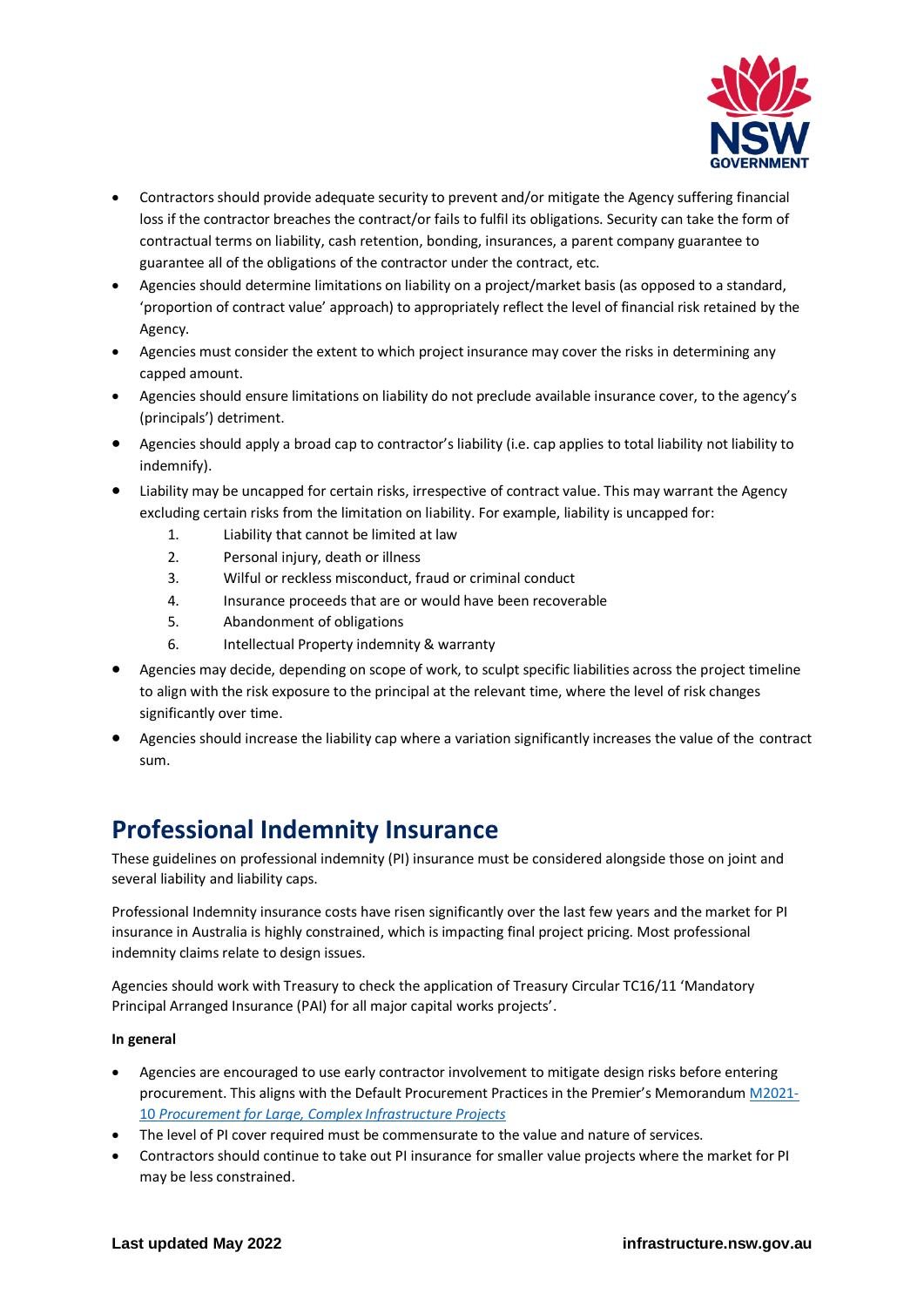

#### **iCare Principal-Arranged Insurance**

- iCare is to provide PI insurance for certain major complex engineering projects where prevailing market conditions for PI insurance are highly constrained.
- iCare will provide general terms and conditions on a portfolio basis.
- Project specific policy wording will be available at tendering stage, providing a level of certainty to tenderers.
- iCare is updating the Treasury Circular TC16/11 'Mandatory Principal Arranged Insurance (PAI) for all major capital works projects' to provide for the State to arrange PI cover for these types of major projects.
- The Performance & Financial Management Council will consider the amended Circular before Treasury seeks the Treasury Secretary's approval of it in the coming months.

### **Interface risk management**

Interface risks need to be appropriately investigated, understood, considered, and documented prior to the release of tender documents to industry, to enable contractors to better manage, mitigate and price interface issues. Particularly on major, complex projects, it is important that Agencies in consultation with tenderers, understand interface issues early, to appropriately stage and package works and to develop appropriate mechanisms to incentivise cooperation between parties.

#### **Project planning and tender phases**

- Agencies should develop a delivery strategy which outlines the staging and packaging approach for the works during the Business Case phase. Works at risk of scope changes, and that can be separated and completed in advance of the main works, should be prioritised as early works packages where possible to minimise interface risks.
- Agencies should consider engaging constructability advisers to provide advice on interfaces prior to the development of tender documentation where complex interfaces exist, particularly in brownfield sites, or greenfield sites adjacent to brownfields.
- During the Tender phase, where possible detailed commercial principles should be shared with tenderers which describe the approach for project wide risks, cooperation with contractors, third party agreements and community stakeholder management.
	- o For single-site or building projects
		- o Agencies should allow sufficient time in the project's base program to minimise interfaces. (See DPC Circular C2020-22 '[Timely Information on Infrastructure Projects](https://www.infrastructure.nsw.gov.au/expert-advice/timely-information-on-infrastructure-projects/) – A Guide' for guidance on announcing reliable project timeframes.)
		- o During the planning and design phase, Agencies should minimise intra-project interfaces by separating contractors by time and space, where practically feasible.
	- For all projects:
		- o Agencies should identify all major interface obligations for tenderers to assess and respond to during the tender phase. On complex projects, Agencies' delivery and packing strategies will need to respond to both physical integration and time interfaces.
		- o Agencies should allow sufficient time to facilitate productive engagement between tenderers (or the preferred proponent) and relevant interfacing parties to optimise interface arrangements, discuss detailed risk allocation and ensure tender pricing can appropriately allow for the interface risks.
		- o Interface risks should be clearly set out and agreed during the tender phase, with consideration of availability and specificity of information at tender for the relevant interface risks.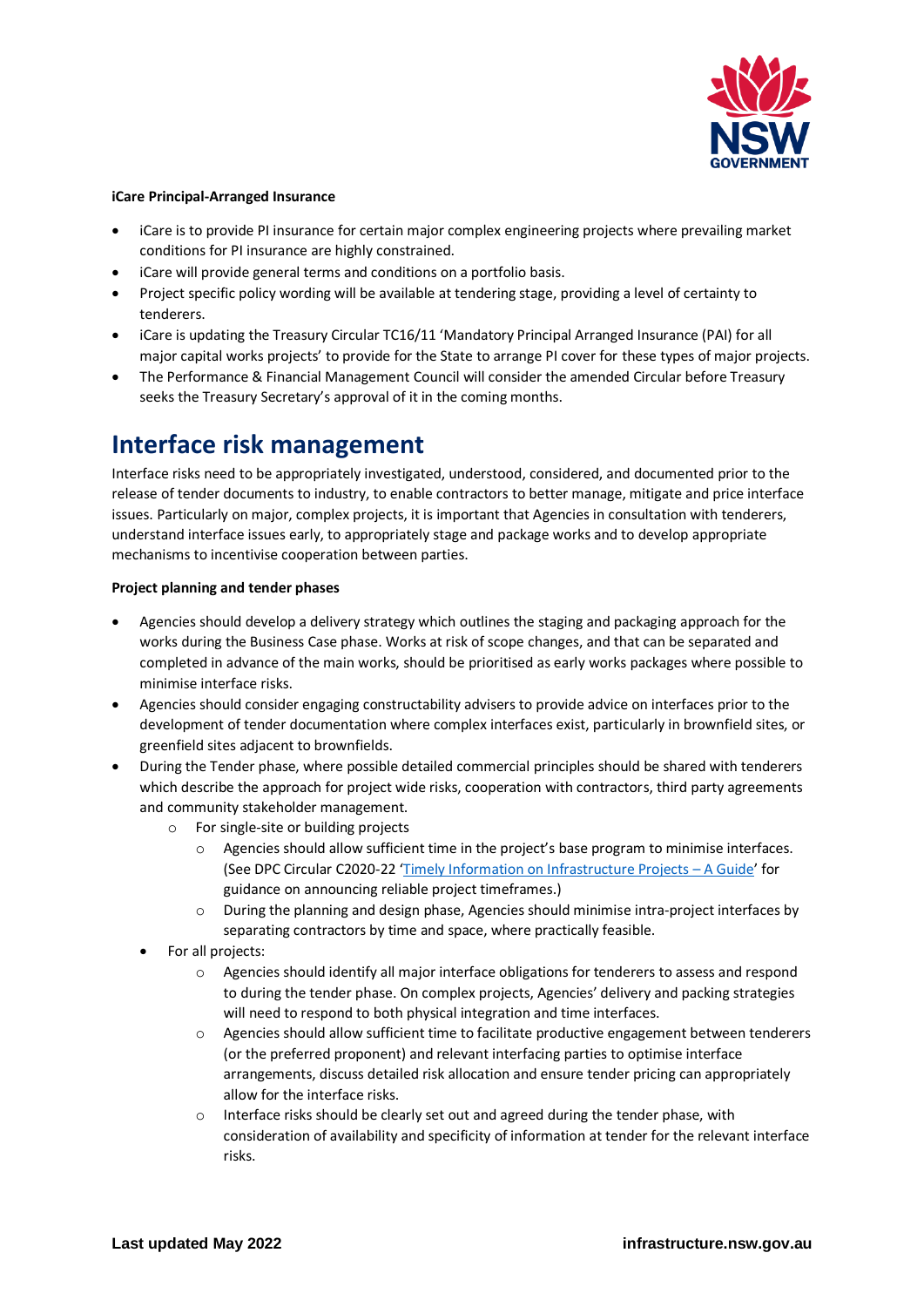

- o Where possible, Agencies should enter into interface agreements with interfacing parties before tender award. Agencies are encouraged to share relevant interface agreements with bidders early in the tender process and incorporate them into the project agreement. Agencies to novate agreements where the contractor will take on the interface obligations of the State.
- $\circ$  All parties need to provide utility companies with reliable information on project priority and expected time frames to effectively plan and commit utility companies' resources and to assist contractors and/or agencies to obtain timely access to utility services.
- o Agencies should develop appropriate commercial mechanisms to incentivise cooperation between multiple parties based on specific, identified interface risks, e.g. site access.

#### **Delivery phase**

- Where appropriate, the contract should require lead representatives from Agencies and contractor(s) to meet regularly to proactively manage interfaces and escalate issues as necessary (e.g. an 'interface committee') during construction.
- Contractors must cooperate, collaborate, coordinate, and integrate activities with relevant parties to enable successful delivery and minimise potential interface risks. This could be managed through a separate contractual agreement (e.g. a 'Master Interface Deed').
- Contractors must advise agencies where interface risks arise and ensure every effort from all parties is undertaken to minimise impact to the project's program and budget.
- Agencies to consider providing an entitlement for the contractor to claim time and cost relief where the contractor is impacted by specific and defined acts and omissions as agreed and set out in contract. The types of acts will be influenced by the project specifics and the contracting approach (e.g. PPPs, ITCs, fixed price) and may include for example, acts of:
	- o another contractor
	- o other government bodies/authorities outside of the control of the contractor, or
	- o utility owners outside of the control of the contractor.

Relief will consider risk-sharing mechanisms that incentivises contractors to mitigate interface and integration risks and to cooperate with interfacing parties. The agency may create separate relief regimes for the relevant interface risks/parties where this presents better value for money.

- Agencies to bear the risk where third parties (parties who can impact on the works but are not engaged in relation to the project) do not complete their activities according to the contractor's program, where this program has been accepted by the Agency and the contractor demonstrated that all attempts to encourage third parties to complete activities in accordance with risk sharing mechanisms failed.
- Agencies retain responsibility for other government agencies (except for planning and regulatory agencies). Where the contractor is impacted by another government agency, it is treated in the same manner as if the impact was by the agency. Contractors are expected to proactively manage their dealings with these external parties and demonstrate that all attempts to encourage government agencies to complete activities in accordance with risk sharing mechanisms failed.

### **Timely Resolution of Issues**

These principles acknowledge that contractual claims are the most common manifestation of project issues.

The principles focus on how agencies and contractors can foster a culture of collaboration to resolve project issues proactively, rather than solely relying on the contractual mechanisms (which may result in protracted disputes).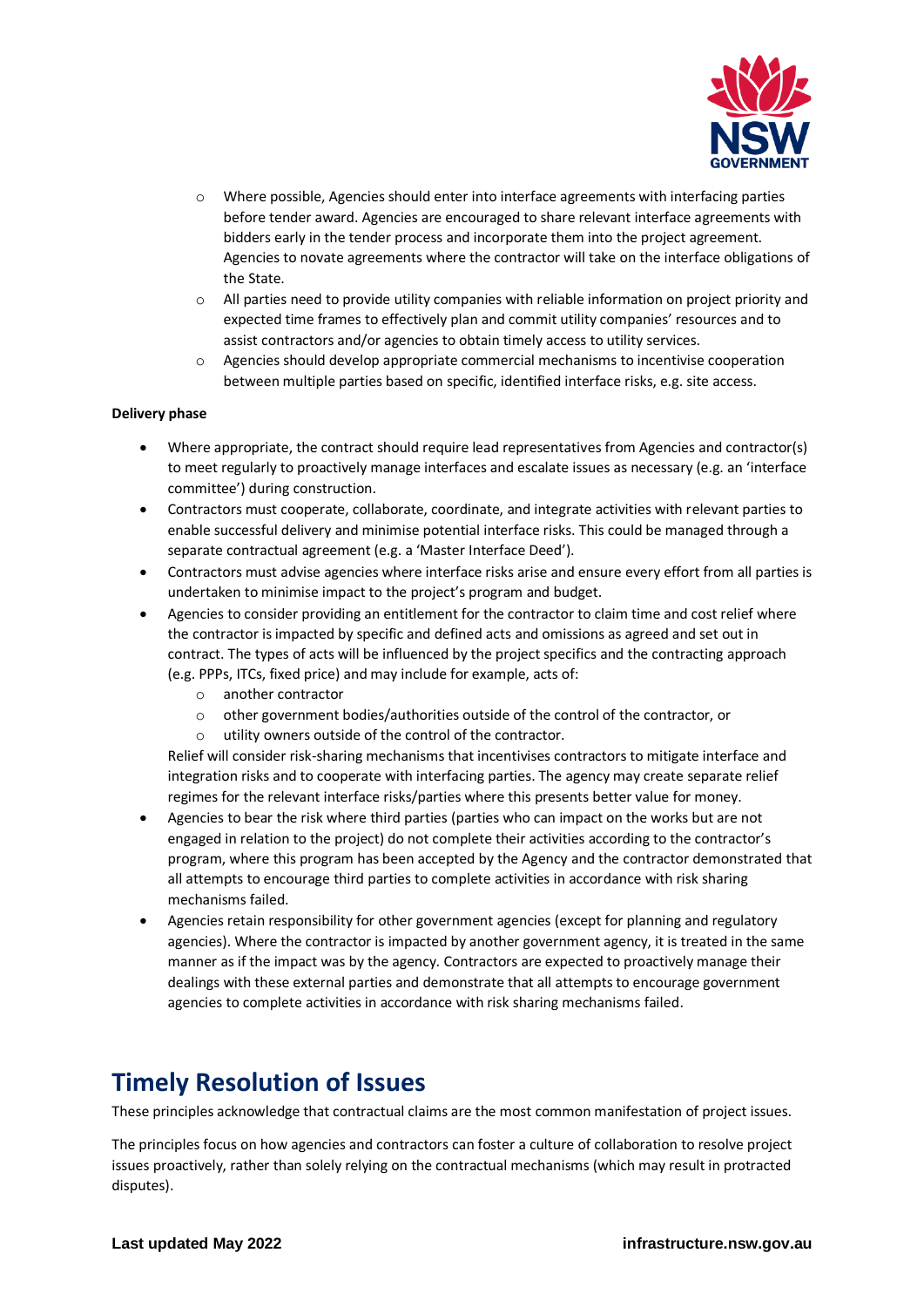

Timely resolution of issues and formal claims is critical to ensuring a sustainable construction industry. Unresolved and protracted claims for work performed could adversely impact supply chains and erode the financial viability of subcontractors over time. Furthermore, they can be damaging to the culture and morale of the project teams, who are continuing to deliver a program of works.

All parties are expected to behave proactively in partnership to resolve issues on a best for project basis and encourage a culture of collaboration and resolution.

#### **Issues during delivery**

- The project should require the parties to have a regular open dialogue to proactively find a solution as issues arise and before the contractor makes a claim and/or escalates to senior forums.
- Where project teams cannot reach an agreement on an issue, it should be escalated to senior parties to enable project teams to continue to deliver whilst the issues are being addressed.
- Both the contractor and the agency should assess and mitigate impacts, prior to issuing a formal notice or making claims under the contract.
- Projects may include mutually agreed targets to respond to and resolve notifications and claims to avoid protracted disputes.
- Agencies and contractors should put in place effective governance structures to deal with matters escalated by the project team. Senior executives should be regularly informed the during delivery phase to be able to respond to issues, when escalated.

#### **Claims**

- Agencies should be fair and reasonable when attempting to resolve claims. All parties should ensure their representatives have the relevant authority to negotiate claims to avoid pro-longed dispute processes.
- Agencies should balance the need to resolve a claim in a timely manner, with the need to appropriately assess the validity of the claim, the supporting data provided and any interdependencies on other claims.
- The parties should work together towards a best-for-project outcome in all instances.
- Agencies must determine whether there is sufficient information and supporting evidence for the project team to consider a claim when it's first received. Agencies should promptly communicate to the contractor if it requires further information and the level of detail that is required. Part settlement of claims where possible, is encouraged.
- Claims may be settled according to the project's priorities (e.g. a project may have more flexibility on cost but not time).
- Contracts should include clear timeframes to progress and if necessary, escalate claims rapidly.
- Contractual escalation dispute processes (e.g. dispute avoidance boards, expert determination and or mediation) may be used to avoid formal disputes (e.g. without prejudice opinions) or to obtain a binding determination. The parties should first collaborate at the project team level, before they escalate to senior forums. Arbitration and litigation should be avenues of last resort.

# **Client contract out from being bound by legislation**

Part 4 of the *Civil Liability Act 2002 (NSW)* apportions liability amongst parties according to their proportionate responsibility where a multi-party contractual structure exists. The provisions in Part 4 replaces the common law rule of joint and several liability, under which a party can recover the whole of its loss from one party, even though multiple parties may have caused loss.